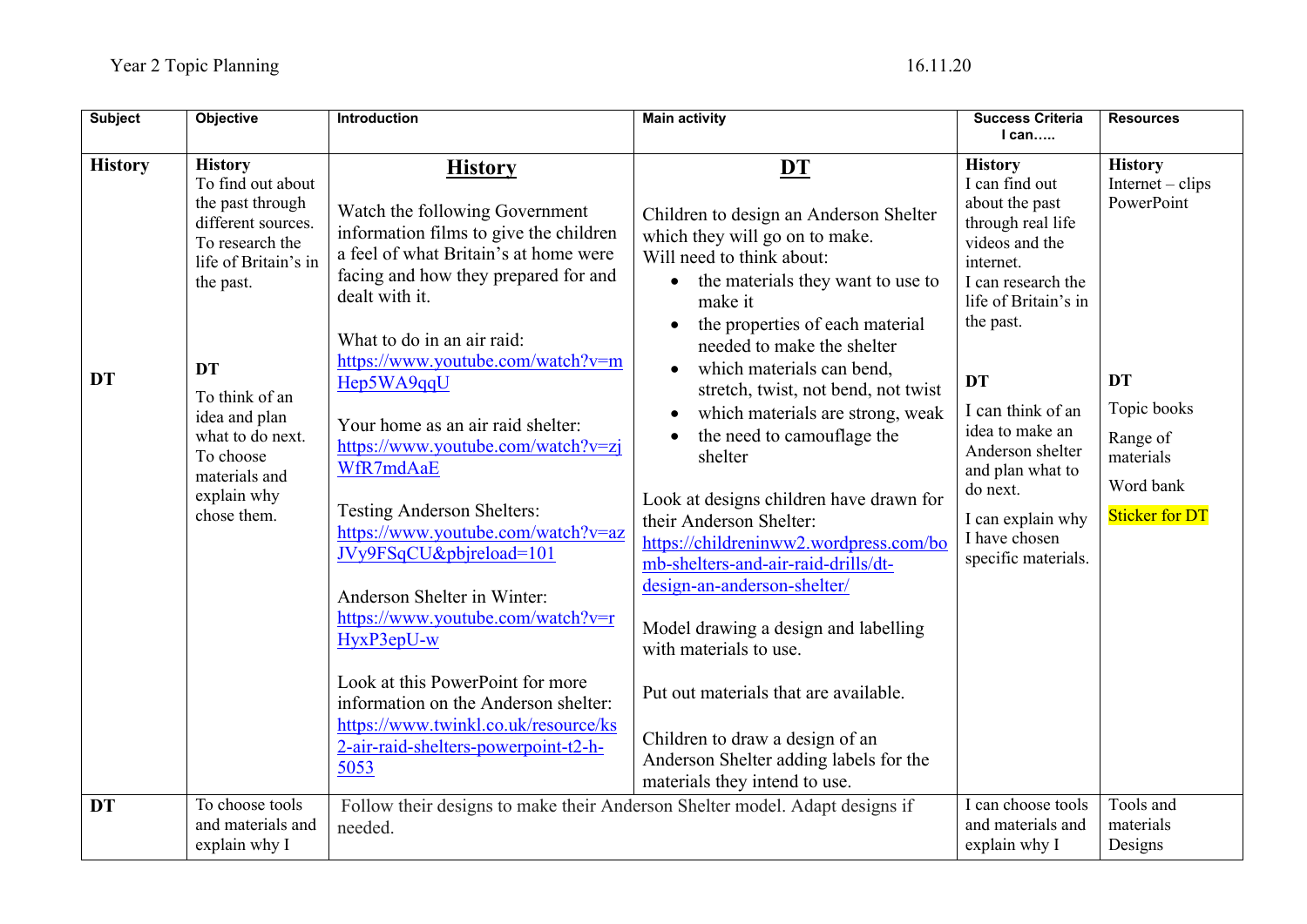| <b>Science</b>                       | have chosen<br>them.<br>To join materials<br>in different ways.<br>To measure<br>materials to use in<br>a model or<br>structure.<br>To follow an idea<br>and plan what to<br>do next.<br>To carry out       | Test the suitability of the materials for the intended purpose before using them by<br>applying previous scientific knowledge and experience to remember or test which<br>materials are strong can bend, twist, stretch etc<br>Show models. What do children like                                                                          |                                                                                                                                                                                                                                             | have chosen<br>them.<br>I can join<br>materials in<br>different ways.<br>I can measure<br>materials to use in<br>a model or<br>structure.<br>I can follow an<br>idea and plan<br>what to do next.<br>I can carry out | Resources                                                                                        |
|--------------------------------------|-------------------------------------------------------------------------------------------------------------------------------------------------------------------------------------------------------------|--------------------------------------------------------------------------------------------------------------------------------------------------------------------------------------------------------------------------------------------------------------------------------------------------------------------------------------------|---------------------------------------------------------------------------------------------------------------------------------------------------------------------------------------------------------------------------------------------|----------------------------------------------------------------------------------------------------------------------------------------------------------------------------------------------------------------------|--------------------------------------------------------------------------------------------------|
| <b>DT</b>                            | simple tests.<br>To suggest what I<br>have found out.<br>To explain what<br>went well with<br>my work and<br>what I would do<br>differently next<br>time.<br>To explain how I<br>would improve<br>my model. | about others models?<br>Ask how we can test if the model is<br>well camouflaged? Strong?<br>Ask children to make suggestions<br>about how we can test these things.<br>Create tests for camouflage/strength.<br>E.g. does it hide well amongst objects<br>of same colour in a garden?<br>Does it stay intact when object<br>dropped on it? | Children to test how strong and<br>camouflaged Anderson Shelter is.<br>Record and complete evaluation sheet.<br>I like my shelter because<br>I would change next time<br>I could make it stronger by                                        | simple tests.<br>I can suggest<br>what I have found<br>out.<br>I can explain what<br>went well with<br>my work and<br>what t I would do<br>differently.<br>I can explain how<br>I would improve<br>my model.         | children suggest<br>for tests                                                                    |
| <b>History</b><br><b>Music</b><br>PE | To describe what<br>people did for<br>entertainment<br>during wartime<br>Britain.                                                                                                                           | Ask the children what sort of things<br>they think people would have done for<br>entertainment during the war.<br>Remind children that people would<br>have needed to keep their spirits up<br>and find ways to make life as happy<br>and fun and normal as possible. It was                                                               | Give children a range of experiences of<br>entertainment during the war<br>Radio<br>Listen to an excerpt of 'Children's<br>Hour' from wartime with the Queen<br>(Princess Elizabeth then) speaking on<br>the radio for the first time ever: | I can describe<br>what people did<br>for entertainment<br>during wartime<br>Britain.                                                                                                                                 | Radio clip<br>Clips of dances<br>Wartime songs<br>Hopscotch grids<br>Skipping ropes<br>Footballs |